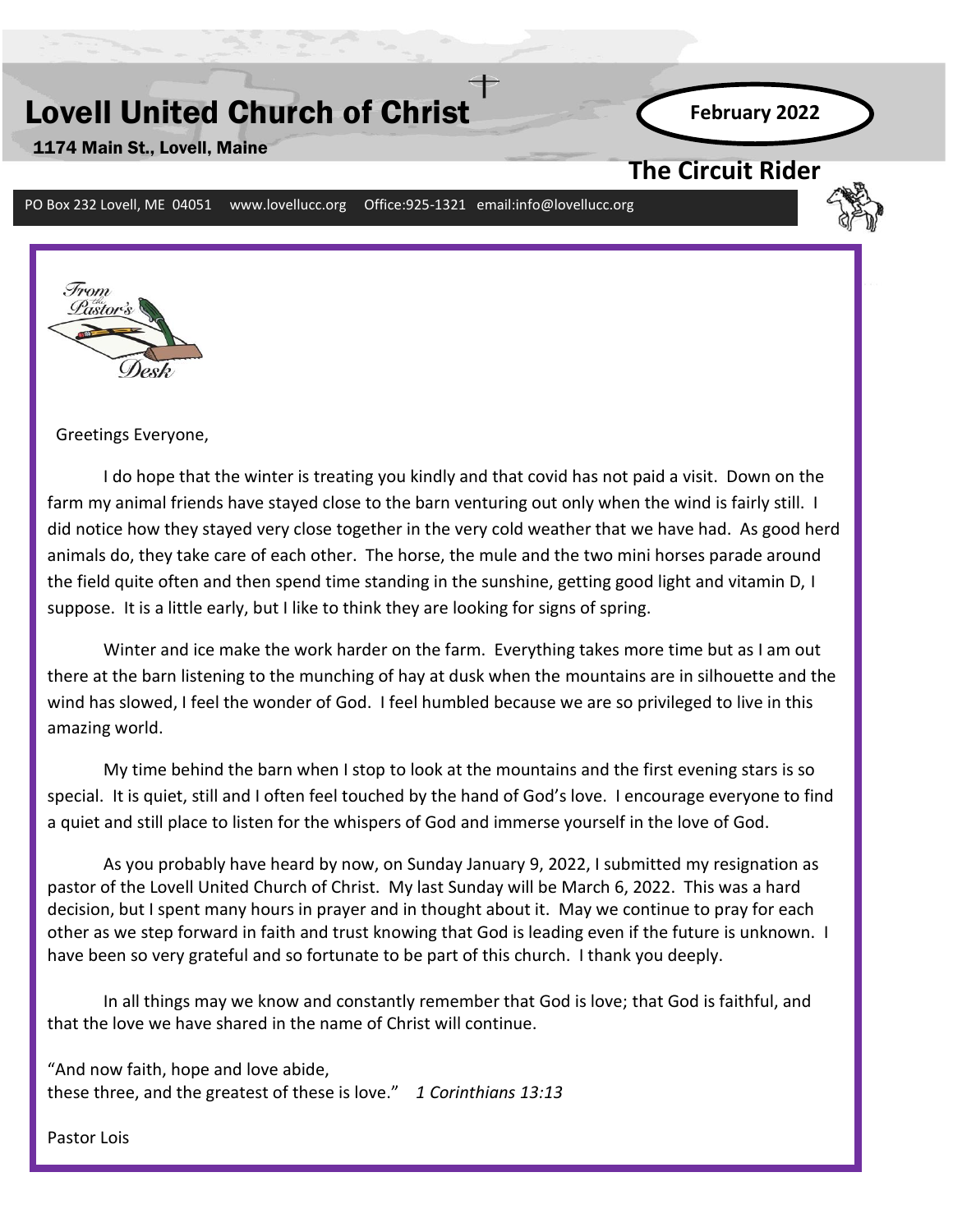## **Ladies Circle**

The Jan. 11 Ladies Circle meeting was held with only four ladies present, but we all had a great time. Sunshine Lady, Nancy Olmsted, continues to send cards each month as needed. The 2022 slate of officers will remain the same as 2021. The LC "projects to do" list still includes vestry and office curtains as well as refinishing the vestry, kitchen and bathroom floors. The group is trying a new meeting time of 10:30 on the second Tuesday of each month rather than 12:30. The February meeting will be a Valentine Tea at 3:00 with hostesses Sue Clout and Sue DeWire. Each person is to bring Valentines for delivery to the Veteran's Home in So. Paris. Approximately 30 Valentines are needed. The March 8 meeting will be back to the 10:30 time with Linda Libby as hostess. Ladies are to bring prizes for Bingo again as we postponed this program from the January meeting. The annual fruit basket delivery is scheduled for Jan. 22-23 and will be coordinated by Nancy Olmsted, Pat Stearns, Jacky Stearns and Sue DeWire. There are no membership requirements for Ladies Circle so all are welcome to join the group on the second Tuesday of each month as schedules allow. For further information, contact Linda Libby at 925-3661 or [trout@fairpoint.net](mailto:trout@fairpoint.net) or Carolyn Carter at 928-2080 or [cecarter1994@gmail.com](mailto:cecarter1994@gmail.com)

Anyone who would like to donate Valentines for the Veteran's Home can leave them on the table by the Vestry door.

## **Lovell Girl Scouts**

Daisy GS Troop 146 with eight girls continues to meet 2:45-4:00, on Mondays, in the Art Room at New Suncook School. Leaders are Danielle Moore and Linda Libby. Thanks to a donation from the Lovell UCC Ladies Circle, the eight Daisies now have tunics complete with insignia which the girls modeled for parents at the Jan. 3 Investiture. The annual GS cookie sale will begin Feb. 1 with a Cookie Rally on ZOOM Jan. 29, 10-11:30. Other Lovell troops will be holding their investiture and rededication ceremony at an upcoming meeting. Brownie Troop 3149 is meeting on Tuesdays also in the Art Room with leaders Andrea Walker, Andrea Goodwin and Abbey Nataluk. Junior Troop 208 still needs leadership and does not have a schedule yet. C/S/A Troop 58 with leaders Megan Hamlin, Tabitha Blood, Heather Jean and Abbey Nataluk is meeting on  $1^{st}$ and 3rd Mondays, 5:45-7:00, at Lovell UCC. This troop is planning a trip and also an overnight at Pondicherry GS Site. All Lovell Girl Scout troops are accepting registrations for 2022. For further information, contact Linda Libby at 925-3661 or [trout@fairpoint.net.](mailto:trout@fairpoint.net)

## **COMMITTEE NEWS**

### **MISSIONS**

Many thanks to all the folks that made our annual Christmas Baskets possible! We put together 15 family baskets and 6 smaller "Thinking of You" baskets this year. It wouldn't be possible with the generous support of our community! We continue to accept food donations for the local pantries year-round. You can drop off your non-perishable items in the church vestry any time. We also have frozen meals available for those who could use a little support. Please call the church office is you would like to receive one.

#### **CHRISTIAN EDUCATION**

We offer monthly Bible School for children in grades K-6 on the third Sunday of each month at 9:00 am. For more information or to sign up for the next class on February 20<sup>th</sup>, please contact Carolyn Carter at 928-2080 or the church office at 925-1321.

We also offer a Women's Evening Bible Study on the second and fourth Tuesday of the month at 6:30 pm. For more information about this group please call Vicki Royer at 925-1444.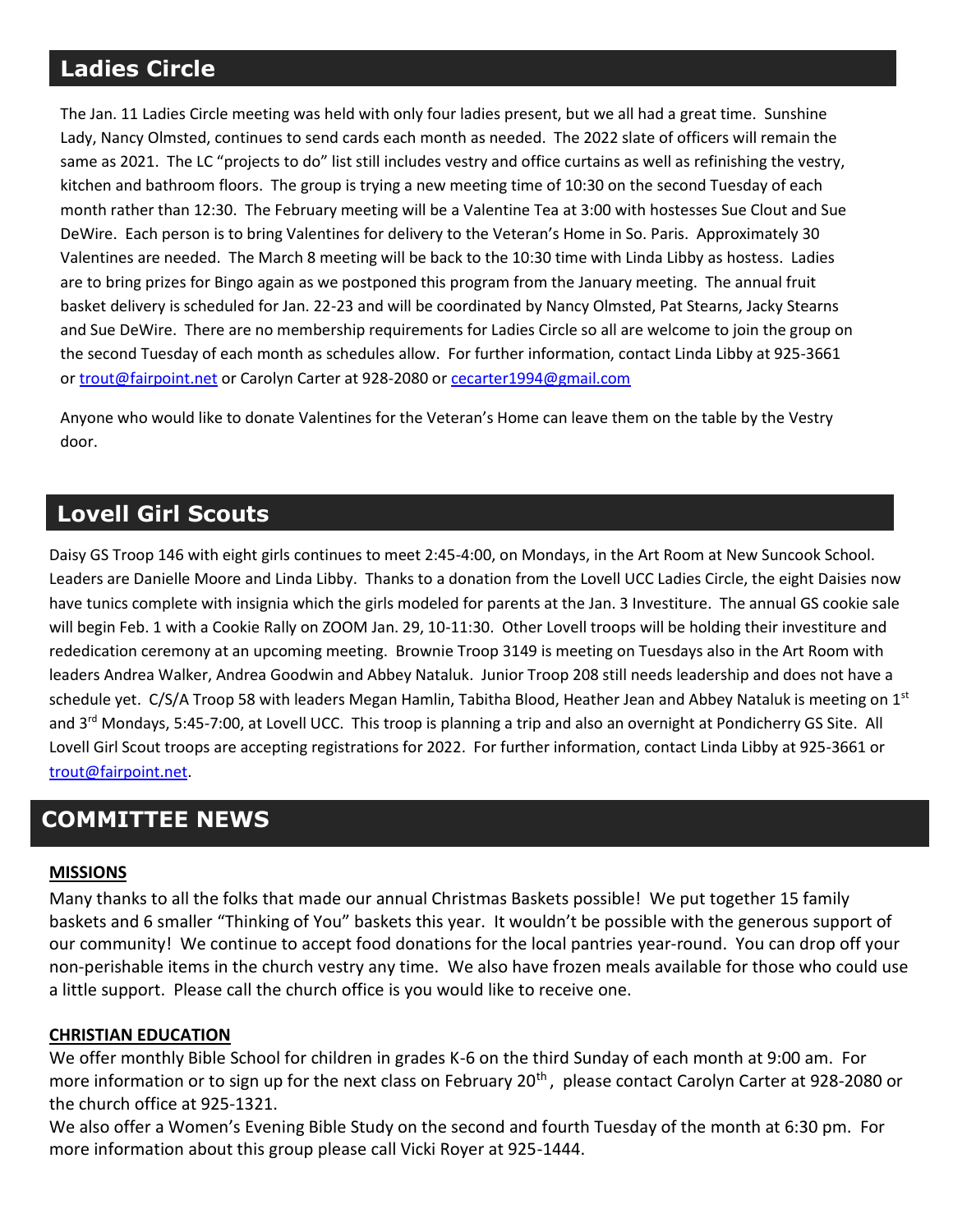### **Ongoing Programs**

#### **CHILDREN**

Bible School classes for children in grades K-6 are offered once per month, October-May for 2021- 2022. Call the church office for more information.

#### **WOMEN'S BIBLE STUDY**

This group meets on the 2nd & 4th Tuesday of each month (Oct-May). 6:30-9:00 pm. FMI

#### **MUSIC-CHOIR**

Choir rehearsals are held Wednesday evenings from 7:00-8:00 pm and the choir participates in worship every Sunday.

#### **MUSIC-HANDBELLS**

Handbells rehearse Mondays at 10:30 am. Bell Ringers wanted! Call the church FMI 925-1321.

#### **LADIES CIRCLE**

This group meets on the second Tuesday of each month for a business meeting and throughout the year for special programs and events. All ladies are welcome to come as their schedule permits. FMI contact contact Vicki at 925-1444. Linda Libby at 925-3661 or Carolyn Carter at 928-2080.

#### **SENIOR FELLOWSHIP**

*The Gathering Place* is not meeting, at this time.

### **LUCC Thrift Shop OPEN WEDNESDAYS & SATURDAYS 10:00-2:00**

We continue to receive LOTS of great merchandise.Stop by and see!

**\$2 Bag Sale on the last Wednesday & Saturday of each month**

*On February 12th all red and Valentine themed items will be ½ price!*





Did you know that our Mission Committee supports more than 10 local charities every year? We work to support local, national, and worldwide groups throughout the year that are working for the greater good. One of the groups we support is Mother Seton House. Here's a little bit of information about their program.

*Mother Seton House is a private, nonprofit 501(c) 3 organization serving pregnant women, new mothers and infants in difficult circumstances, meeting the critical need for shelter, education, counseling, referrals, physical, emotional and spiritual support in a caring community, without regard to race, national origin, or religious affiliation. Single pregnant women, or single women with one child under the age of one, are invited to live in a safe, loving, caring home in Fryeburg, at no cost, throughout pregnancy and until the baby's first birthday. Mother Seton House currently has housing available and is taking applications. Call 207-935-1066 and leave a message with contact information or find us on Facebook at The Mother Seton House or online at [www.MotherSetonHouse.com.](http://www.mothersetonhouse.com/)*

*If you are pregnant and in need, please reach out; we are here to help.*